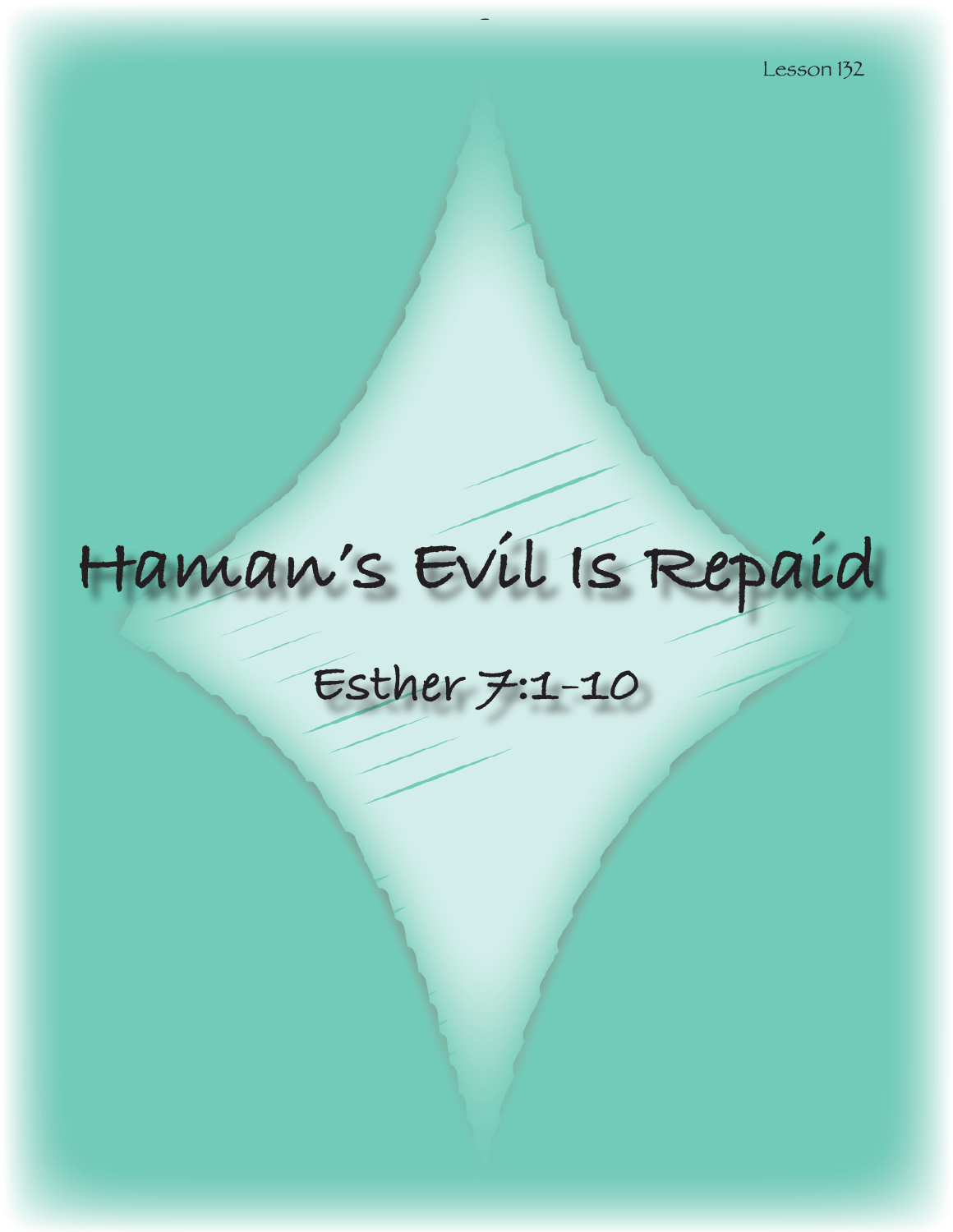## MEMORY VERSE

ROMANS 12:21 "Do not be overcome by evil, but overcome evil with good."

#### WHAT YOU WILL NEED:

A pair of socks or two pieces of cloth to be used for two blindfolds.

As many cornucopia templates as needed for the children in your class, construction paper (various colors), glue sticks, and markers.

### ATTENTION GETTER!

#### Where's My Shoes?

Divide the class into two teams. Sit on opposite sides of the room. Have everyone take off their shoes and pile their shoes in the center of the room. Let the two teams mix them together. Have the two teams go back, sit down together, and close their eyes. Have them count to 25 slowly.

While they are counting and have their eyes closed, mix up and hide their shoes (in trash can, outside classroom, under chairs, etc.). After they have counted to 25 say, "Go!" and allow them to find their own shoes and put them on. The first team to have all their own shoes on, laced or buckled up wins.

Today, we are going to learn that the Lord can turn trials into triumphs. He can take something messed up and bring order to it, like our shoe activity. We do not know what it was like to walk in Esther and Mordecai's shoes, but we know they had to trust the Lord through a very difficult time. God worked everything out for good, and He will do the same in our lives.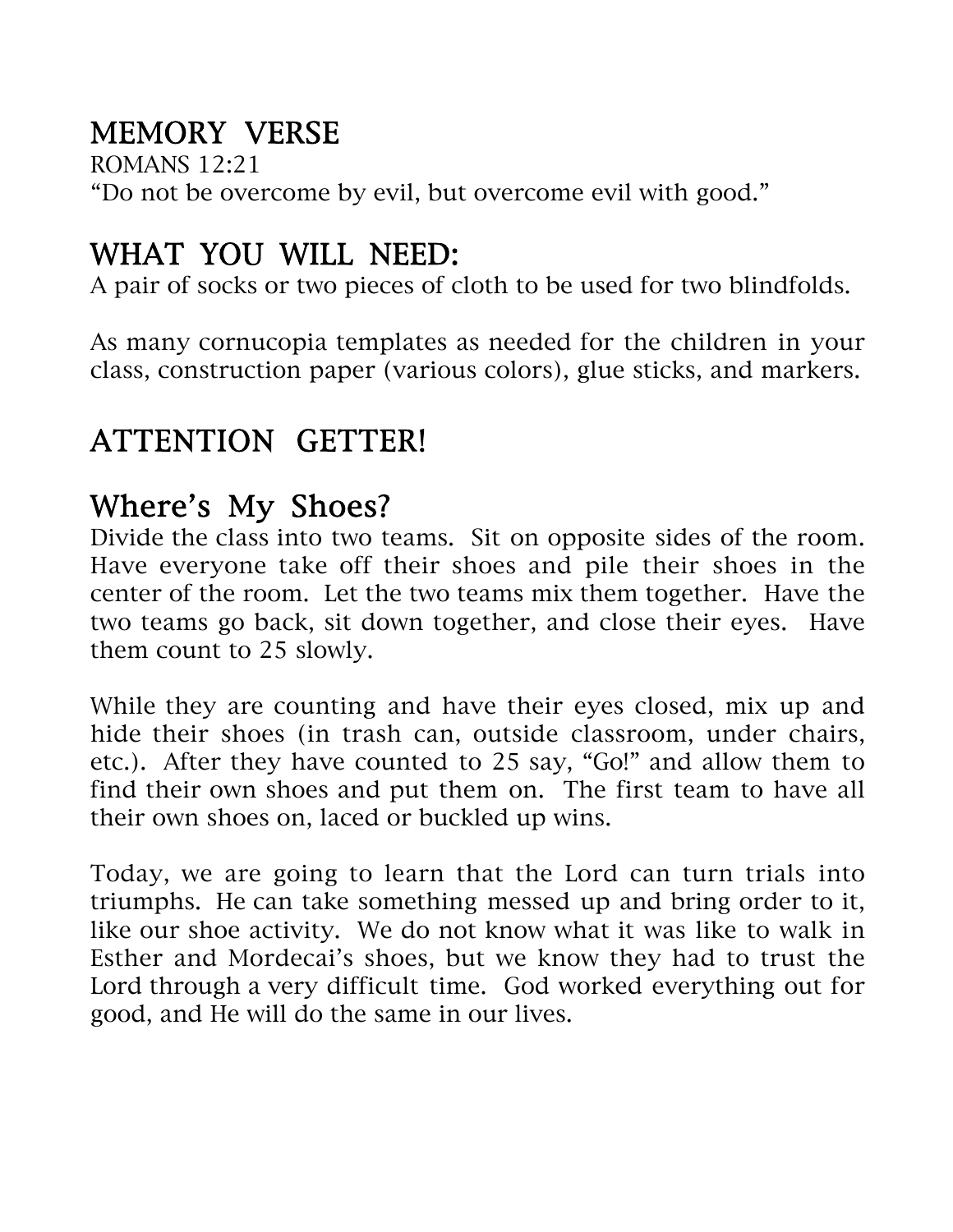#### LESSON TIME!

The story of Esther is amazing. For throughout the story, we see the hand of God working, behind the scenes, to deliver His people in their great time of need. Do you remember the story? Wicked Haman, angry at Mordecai, the Jew, who would not bow to honor him, convinced the King of Persia to sign a decree that would annihilate Mordecai and all the Jewish people on a certain day. Still discontent to see Mordecai not bowing, he determined to hang Mordecai on a 75 foot gallows he had prepared—all he needed was the king's permission.

But, even as Haman sought permission to carry out his evil deed, a servant was reading the king the "records of the chronicles." Reminded that Mordecai had saved his life, the king desired to honor Mordecai. Haman began to see the tables turning on him. How could he ask the king's permission to hang a man the king commanded to honor? As God moved to protect Mordecai and the Jewish people, things would get even worse for proud Haman.

Remember Esther, the cousin of Mordecai, who had become the Queen of Persia? Mordecai had called upon Esther to entreat the king on behalf of her people. He encouraged her, "For if you remain completely silent at this time, relief and deliverance will arise for the Jews from another place, but you and your father's house will perish. Yet who knows whether you have come to the kingdom for such a time as this?" (Esther 4:14). Esther knew to approach the king without invitation could endanger her very life; yet after prayer and fasting, Esther determined to go to the king on behalf of her people.

The king received Esther's approach. Esther invited the king and Haman to a banquet, then another banquet. At this second banquet, she is ready to entreat the king. The king will be quite surprised to find his queen is a Jew. Haman will be surprised, too!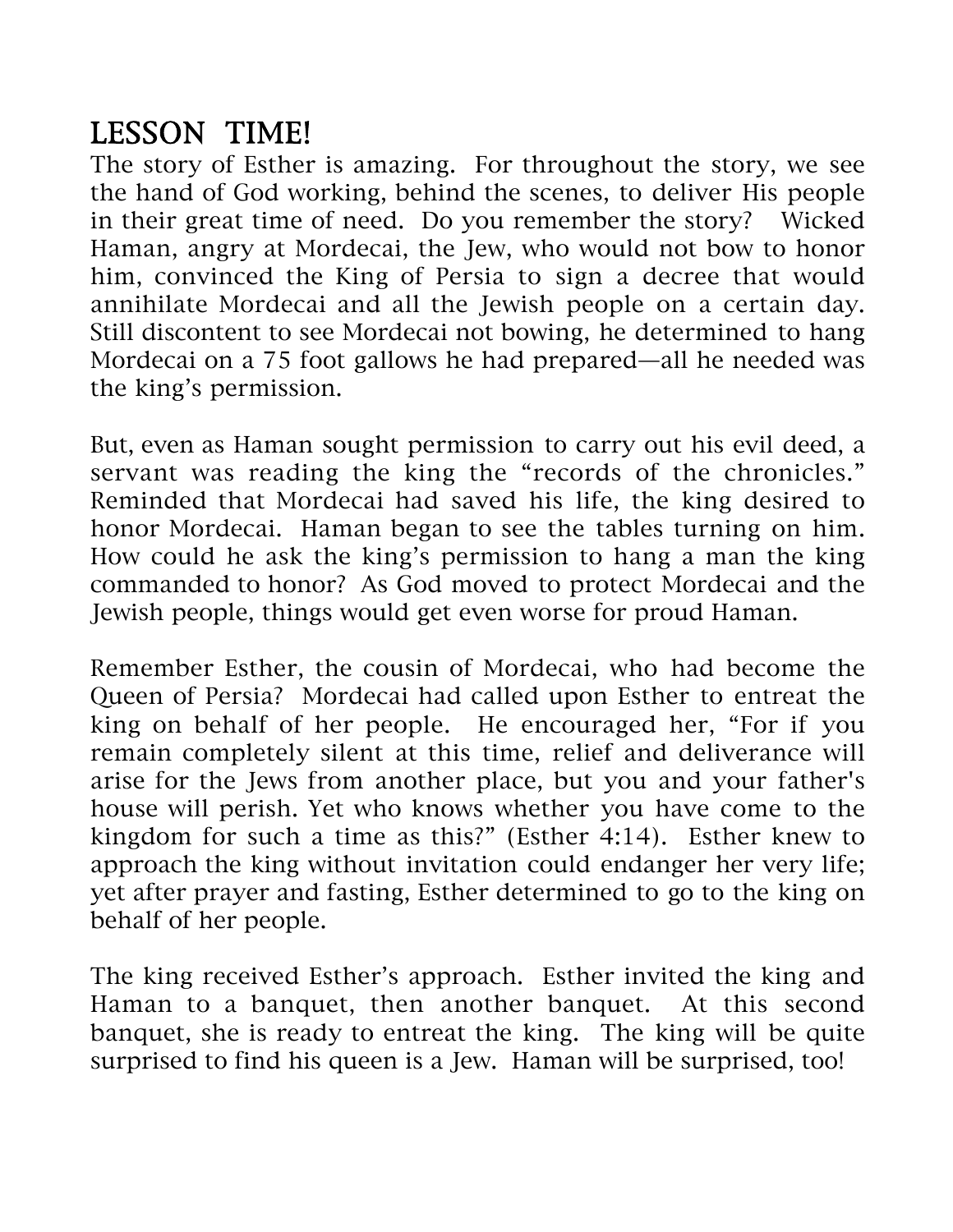ESTHER  $7:1-4$ So the king and Haman went to dine with Queen Esther.

And on the second day, at the banquet of wine, the king again said to Esther, "What is your petition, Queen Esther? It shall be granted you. And what is your request, up to half the kingdom? It shall be done!"

Then Queen Esther answered and said, "If I have found favor in your sight, O king, and if it pleases the king, let my life be given me at my petition, and my people at my request.

"For we have been sold, my people and I, to be destroyed, to be killed, and to be annihilated. Had we been sold as male and female slaves, I would have held my tongue, although the enemy could never compensate for the king's loss."

Again, at the second banquet Esther prepared, the king asked Esther for her petition and promised her it would be granted. At this time, Esther boldly entreated the king for her own life and the life of her people.

#### Trust and Twirl

Queen Esther learned that she had to trust in the Lord even when she did not understand what He was going to do. This game will help us to always remember to trust in the Lord.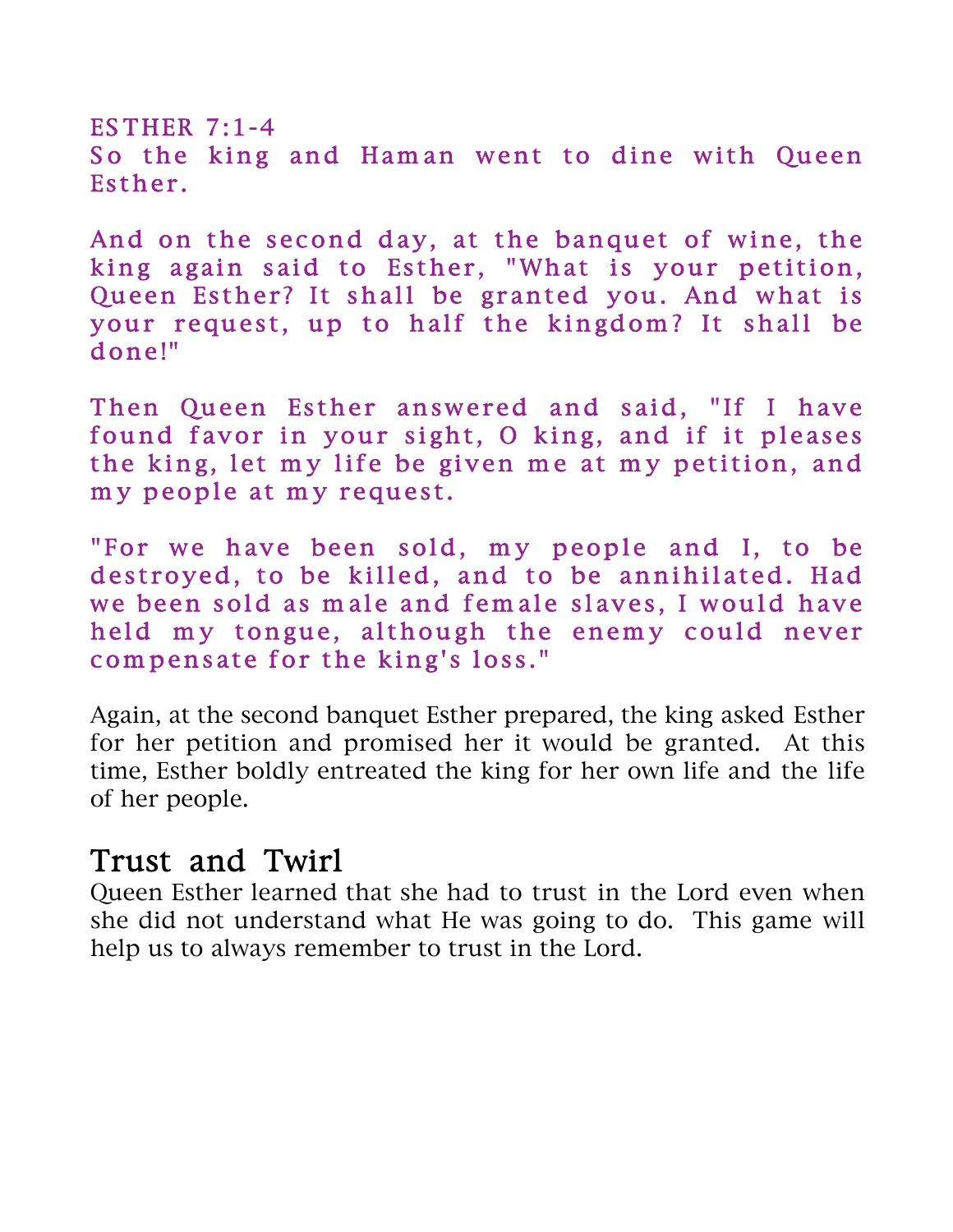You will need a pair of socks or two pieces of cloth to form two blindfolds. Choose children who want to form two pairs. Give a blindfold to each pair. One partner of the pair will need to wear a blindfold (Let the pairs decide who is to be blindfolded first). Only one partner is to be blindfolded. Give one blindfold to each pair and have them put them on. Only two pairs of children will race at a time.

Next, have both children in each pair stand back-to-back. Then have them link arms and line up at one end of your meeting room. Tell partners that on "Go," they must race to the opposite wall and back by spinning around in circles. Tell the seeing partners that they're responsible for the welfare of their blindfolded partners. Have them race to the other end of the room. Switch blindfolds and race again. Allow a turn to other pairs of children who would like to race. Talk to the class about what it means to trust in the Lord even when we cannot "see" what He may be doing.

# ES THER 7:5-6

So King Ahasuerus answered and said to Queen Esther, "Who is he, and where is he, who would dare presume in his heart to do such a thing?"

#### And Esther said, "The adversary and enemy is this wicked Haman!" So Haman was terrified before the king and queen.

Astonished, the king questioned, "Who would dare murder his queen and her people?" Esther quickly identified "wicked" Haman as the "adversary and enemy." The king, now, realized Esther, his queen, was a Jew, condemned to die under Haman's crusade to kill the Jews (Esther 2:10, 3:8-9).

Haman's wicked plot to destroy Mordecai and the Jews had turned against him. He stood before the king and queen terrified. He had nowhere to run, nowhere to hide.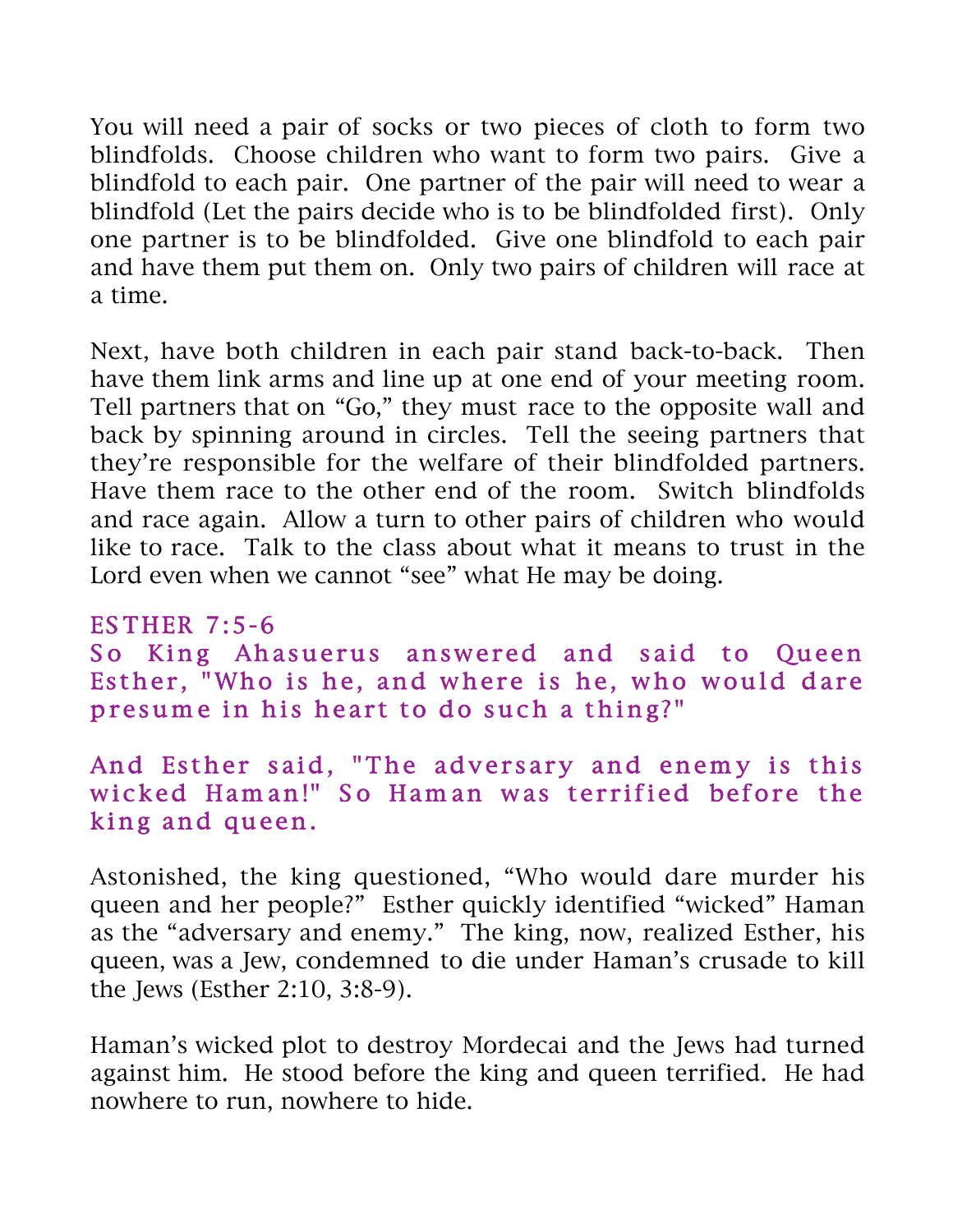#### ES THER 7:7-8

Then the king arose in his wrath from the banquet of wine and went into the palace garden; but Haman stood before Queen Esther, pleading for his life, for he saw that evil was determined against him by the king.

When the king returned from the palace garden to the place of the banquet of wine, Ham an had fallen across the couch where Esther was. Then the king said, "Will he also assault the queen while I am in the house?" As the word left the king's mouth, they covered Haman's face.

Overwhelmed by Esther's revelation and no doubt filled with anger, the king now went outside to his palace garden. Persuaded by Haman, the king had made a decree to destroy the Jewish people on a certain day. Once a king makes a decree, it cannot be reversed or changed. It becomes law! Queen Esther was special to the king and the thought of her now under his own edict, sentenced to be killed, must have broken his heart.

While the king strolled the palace garden, Haman began to beg Esther to spare his life, "for he saw that evil was determined against him by the king." How quickly the tables can turn on the wicked!

Haman fell on the couch with Esther, perhaps because his fear and emotions had overcome him, perhaps also because he had indulged himself in the wine at the banquet and could not keep good balance. It was not good timing for Haman; for at just that moment, the king walked back in. Disgusted with Haman's actions, the king accused Haman of assaulting the queen. Haman was now a doomed man, suffering the consequences of his wicked heart.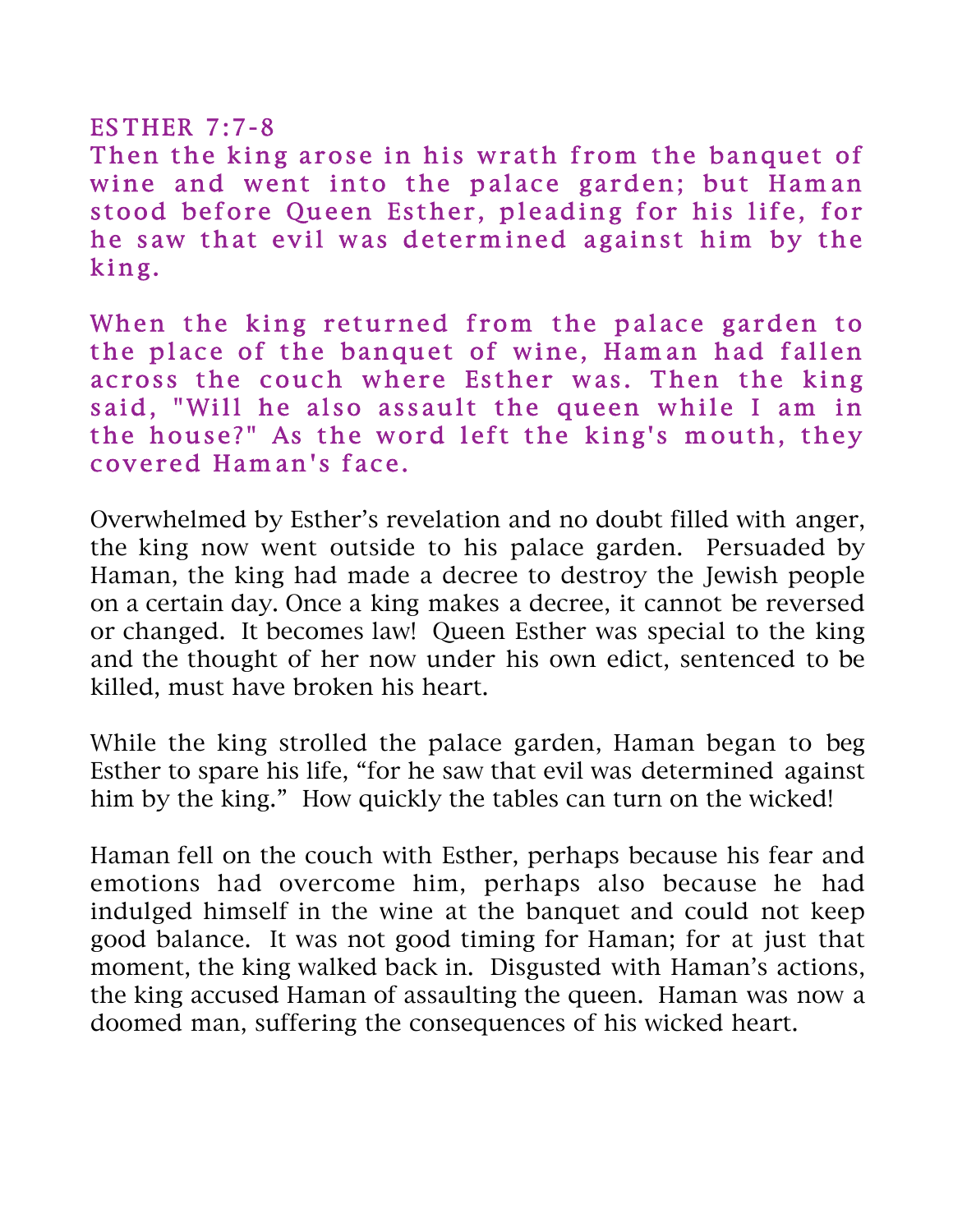#### ES THER 7:9-10

Now Harbonah, one of the eunuchs, said to the king, "Look! The gallows, fifty cubits high, which Haman made for Mordecai, who spoke good on the king's behalf, is standing at the house of Haman." Then the king said, "Hang him on it!"

#### So they hanged Haman on the gallows that he had prepared for Mordecai. Then the king's wrath subsided.

Harbonah, one of the king's seven eunuchs (Esther 1:10), wasted no time in telling the king about the gallows which Haman had built during the previous night to kill Mordecai, the man who the king had just honored for saving his life (Esther 5:14). Without any hesitation, the king ordered Haman to be taken and hung on the gallows he had built for Mordecai.

Proud Haman would be hung on the gallows he built in his anger and hatred of Mordecai. Proverbs 26:27 warns, "Whoever digs a pit will fall into it, and he who rolls a stone will have it roll back on him."

God had seen the desperate situation of Mordecai and His people. God had seen the wickedness of Haman—his pride, anger, and hatred. As the story in Esther comes to a close, we see that it was God who orchestrated the events that transpired. God's hand was upon Esther as she was chosen Queen of Persia. She was in the right place at the right time to be an instrument in God's hands. God's hand was on Mordecai as he revealed a plot that saved the king's life and was, later, remembered by the king at just the right time—the very time Haman intended to ask permission to hang Mordacai.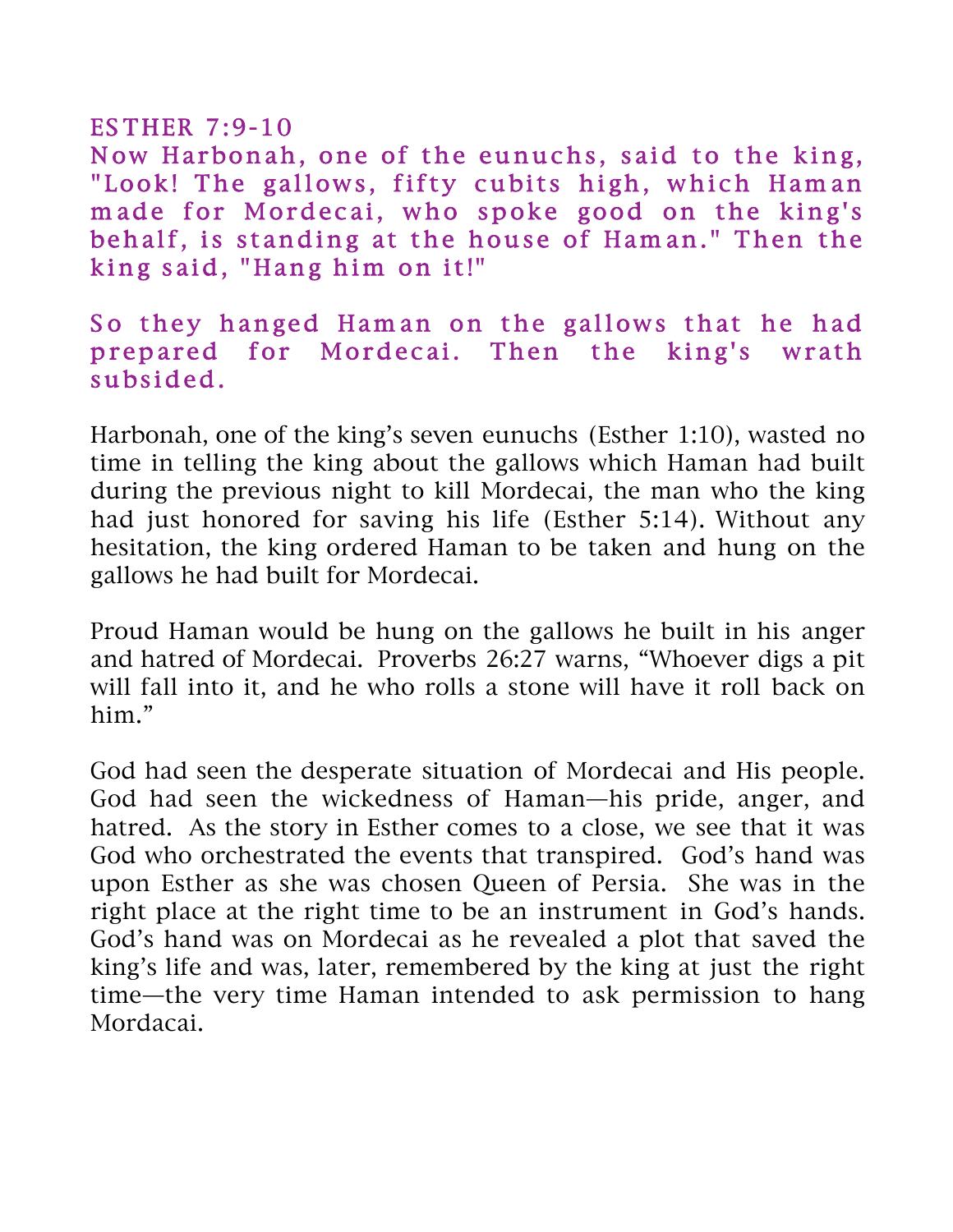Our God can turn trials into triumphs. No matter our circumstances, we can go to God in prayer, and He will help. How will you respond when a trial comes your way? Will you realize God is in control, even if the situation seems "out of control." Will you trust He is working all things together for His good purposes though you may not see it at the time (Romans 8:28). No difficulty is insurmountable to God, and no weapon formed against you will prosper.

Wicked Haman is no longer a threat. Yet, what about the king's decree to destroy all the Jews? If it is a law that cannot be changed, how will God work that out? Do you think He will? Our lesson continues next week.

#### Cornucopia of the Spirit

Using the templates enclosed with the curriculum make cornucopias filled with the fruit of the Spirit. In today's lesson, we learned that Haman's pride and hatred ended up destroying him. We need to be filled with the Holy Spirit so we do not do the works of the flesh. This craft will help us to remember the fruit of the Spirit.

You will need the templates provided with the curriculum, construction paper (various colors), glue stick, and markers. Pass out a "cornucopia" template to each child, use construction paper or paper scraps to make nine different kinds of fruit. List a fruit of the Spirit on each fruit that is cut out. Refer to Galatians 5:22-23. Glue the cornucopia onto a sheet of construction paper and then glue the fruit onto the cornucopia. Write "The Fruit of the Spirit" on the outside of the cornucopia or on the construction paper background.